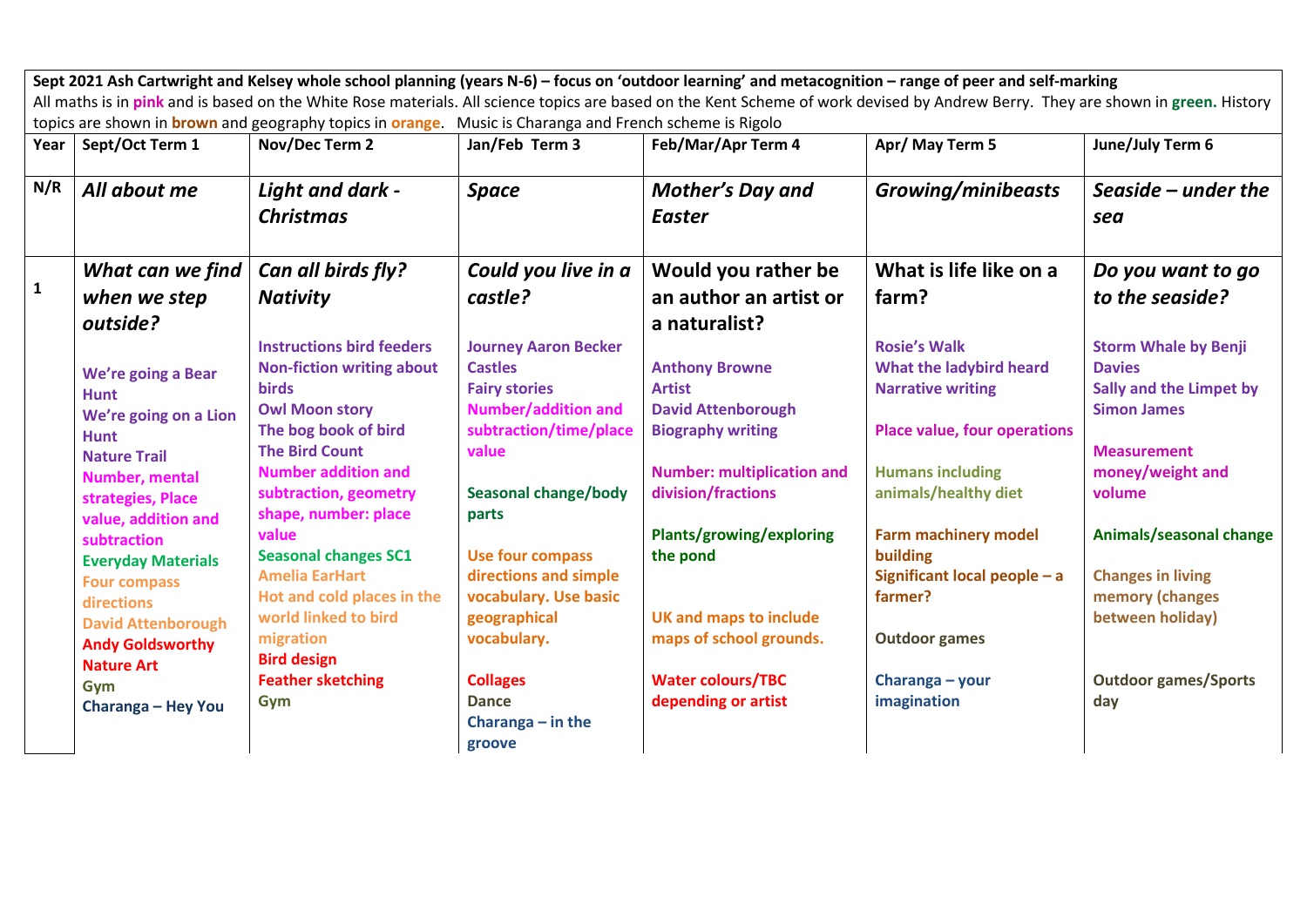|                | $PSHE - What is the$<br>same and different<br>about us? | Charanga - Rhythm in the<br>way we walk and Banana<br>rap and Nativity<br>PSHE - Who is special to<br>us? | <b>PSHE - What helps us</b><br>to stay healthy?          | <b>Dance</b><br><b>Charanga - Round and round</b><br>PSHE - What can we do with<br><b>Money?</b> | PSHE - Who helps us to be<br>safe?                          | Make a picnic to take to<br>the seaside<br>Charanga - reflect,<br>rewind and replay<br>PSHE - How can we look<br>after each other ad the<br>world? |
|----------------|---------------------------------------------------------|-----------------------------------------------------------------------------------------------------------|----------------------------------------------------------|--------------------------------------------------------------------------------------------------|-------------------------------------------------------------|----------------------------------------------------------------------------------------------------------------------------------------------------|
|                |                                                         |                                                                                                           |                                                          |                                                                                                  |                                                             |                                                                                                                                                    |
| $\overline{2}$ | What if                                                 | Where in the world                                                                                        | What makes a                                             | How can we protect                                                                               | <b>What if Samuel Pepys</b>                                 | Do aliens live on                                                                                                                                  |
|                | dinosaurs had                                           | would you choose to                                                                                       | good pirate?                                             | the creatures that live                                                                          | never wrote a diary?                                        | the moon?                                                                                                                                          |
|                | never become                                            | live?                                                                                                     | <b>Blackbeard Diaries</b>                                | in and around Ash?                                                                               | Diaries - eyewitness                                        | <b>The Way Back Home</b>                                                                                                                           |
|                | extinct?                                                | <b>Stories from around the</b>                                                                            | <b>Character descriptions</b>                            | Animal poems - Rudyard                                                                           | <b>accounts</b>                                             | <b>Non-fiction writing</b>                                                                                                                         |
|                | <b>The Dinosaurs Diary</b>                              | world                                                                                                     | <b>Recounts</b>                                          | <b>Kipling</b>                                                                                   | Drama/role-play                                             | <b>Postcards from space</b>                                                                                                                        |
|                | <b>Non-fiction books</b>                                | Patterns on the page                                                                                      | <b>Descriptive writing</b>                               | <b>Hedgehog count/surveys</b>                                                                    | <b>Recounts</b>                                             | <b>Moon landings</b>                                                                                                                               |
|                | <b>Making leaflets</b>                                  | <b>Atlas work</b>                                                                                         | <b>Plan ideas for writing</b><br><b>Adjectives/verbs</b> | <b>Shape poems</b>                                                                               | <b>Descriptive writing</b><br><b>Plan ideas for writing</b> | <b>Alien stories</b>                                                                                                                               |
|                | <b>Editing and proof</b>                                | <b>Instructions</b>                                                                                       |                                                          | <b>Descriptive writing</b>                                                                       | <b>Adjectives/verbs</b>                                     | <b>Mass/time</b>                                                                                                                                   |
|                | reading - linked to ICT                                 | <b>Making postcards</b>                                                                                   | <b>Measurement: money.</b>                               | <b>Animal stories/narratives</b>                                                                 |                                                             |                                                                                                                                                    |
|                | <b>Information posters</b>                              |                                                                                                           | <b>Geometry: properties</b>                              | <b>Number - fractions</b>                                                                        | <b>Revision of all areas for</b>                            | <b>Topic Revision</b>                                                                                                                              |
|                | <b>Number: Place value,</b>                             | <b>Measurement length and</b>                                                                             | of shapes                                                |                                                                                                  | statutory tests -                                           |                                                                                                                                                    |
|                | addition and                                            | mass, graphs,                                                                                             |                                                          | All living things and their                                                                      | measurement: time                                           |                                                                                                                                                    |
|                | subtraction                                             | multiplication and division                                                                               | <b>Uses of everyday</b>                                  | habitats                                                                                         |                                                             | DT sewing $-$ making                                                                                                                               |
|                |                                                         |                                                                                                           | materials                                                |                                                                                                  | <b>Plants</b>                                               | aliens                                                                                                                                             |
|                | Animals inc. humans                                     | <b>Movement</b>                                                                                           | <b>Changes in living</b>                                 | <b>History of Ash school</b>                                                                     | Fire of London - Samuel                                     | Learn about artists $-$                                                                                                                            |
|                | (What they need)                                        | <b>Continents and maps of</b>                                                                             | memory                                                   | Use basic vocabulary to<br>describe a less familiar area                                         | <b>Pepys</b>                                                | compare and contrast                                                                                                                               |
|                |                                                         | the UK                                                                                                    | Treasure maps $-x$                                       | - compare and contrast                                                                           | Simple maps of London,                                      | <b>Mondrian/space</b>                                                                                                                              |
|                | <b>History of hunting</b><br>(Mary Anning),             | <b>Simple fieldwork and</b>                                                                               | marks the spot, oceans                                   | another country                                                                                  | simple fieldwork of local                                   | art/designing planets                                                                                                                              |
|                | dinosaur extinction,                                    | study of local environment                                                                                |                                                          |                                                                                                  | environment, planning                                       |                                                                                                                                                    |
|                | maps of fossil                                          |                                                                                                           | <b>Pirate recipes!</b>                                   |                                                                                                  | route for an ant                                            | Athletics/sports day                                                                                                                               |
|                | <b>locations</b>                                        |                                                                                                           | <b>Pirate portraits</b>                                  |                                                                                                  |                                                             |                                                                                                                                                    |
|                |                                                         |                                                                                                           |                                                          |                                                                                                  |                                                             |                                                                                                                                                    |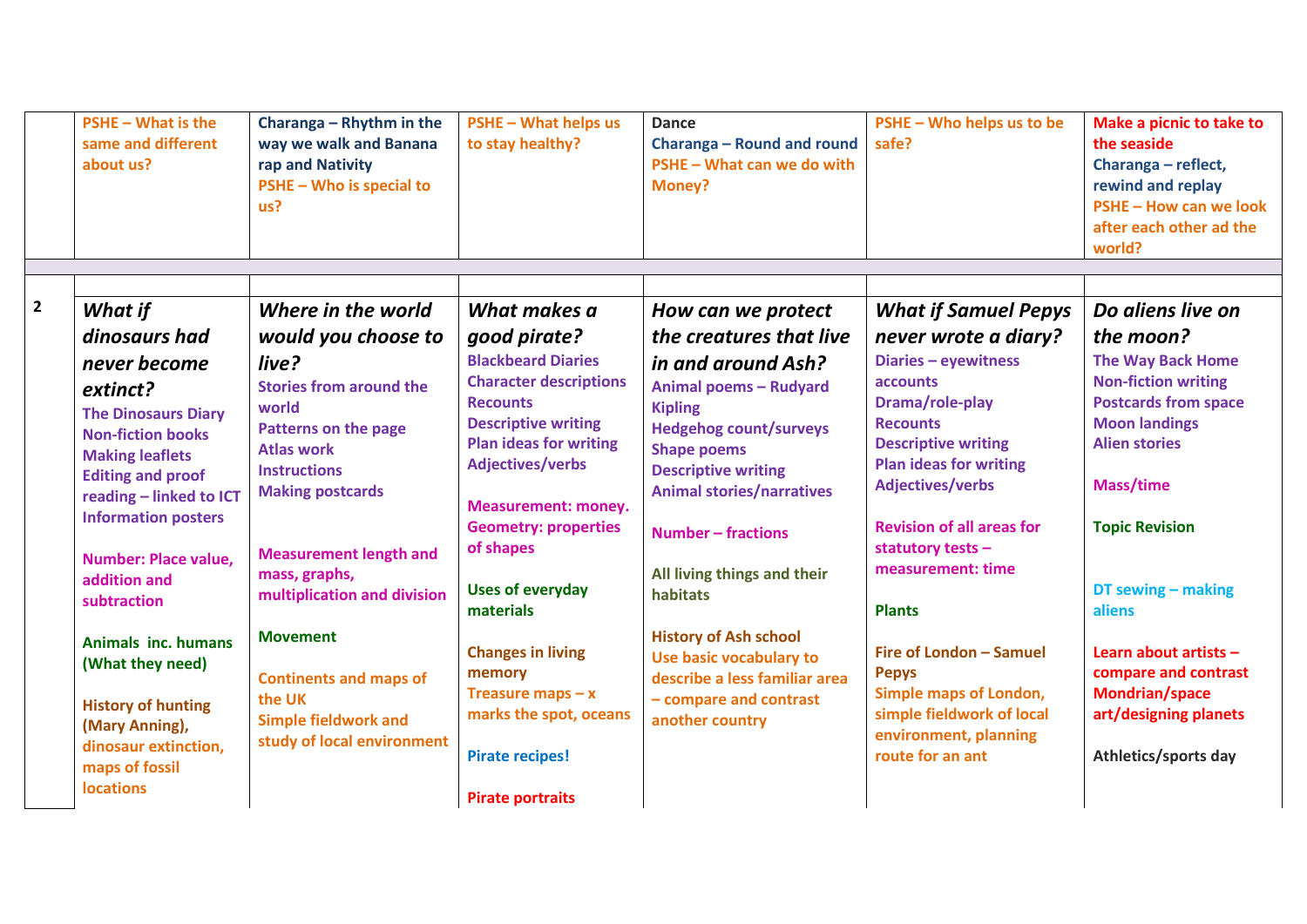|                         |                             | Learn about an artist from    |                           | <b>Designing and making</b>    | Use a range of materials ie       |                               |
|-------------------------|-----------------------------|-------------------------------|---------------------------|--------------------------------|-----------------------------------|-------------------------------|
|                         | DT - Where food             | another country ie Van        | <b>Big apparatus</b>      | animal habitats                | fire collages                     |                               |
|                         | comes from                  | Gogh                          |                           |                                |                                   |                               |
|                         |                             |                               |                           | Use drawing, painting and      | Dance (linked to fire)            |                               |
|                         |                             |                               |                           |                                |                                   |                               |
|                         | <b>Use drawing and</b>      | <b>Team games</b>             |                           | sculpture - animal art         |                                   |                               |
|                         | painting/making             |                               | Charanga - I wanna        |                                |                                   | Charanga - Reflect,           |
|                         | instruments/clay            |                               | play in a band            | Team games/ball games          | <b>Charanga - Friendship Song</b> | rewind and replay             |
|                         | dinosaurs/soap              |                               |                           |                                |                                   |                               |
|                         | carving                     |                               |                           | Charanga - Zootime             |                                   |                               |
|                         |                             | Charanga - Ho, Ho, Ho         |                           |                                |                                   |                               |
|                         |                             |                               |                           |                                |                                   |                               |
|                         | Gym                         |                               |                           |                                |                                   |                               |
|                         |                             |                               |                           |                                |                                   |                               |
|                         | Charanga - Hands            |                               |                           |                                |                                   |                               |
|                         | feet heart                  |                               |                           |                                |                                   |                               |
|                         |                             |                               |                           |                                |                                   |                               |
|                         | What was great              | <b>How did the Mayans</b>     | Would you find a          | <b>Did the Stone Age</b>       | <b>Were the Vikings</b>           | <b>What lurks beneath</b>     |
| $\overline{\mathbf{3}}$ | about the                   | influence our lives           | komodo dragon in          | rock?                          | always victorious and             | the sea?                      |
|                         | <b>Ancient Greeks?</b>      | today?                        | Ash?                      |                                | vicious?                          |                               |
|                         |                             |                               |                           |                                |                                   | <b>Information text - The</b> |
|                         |                             |                               |                           | Stone Age Boy narrative -      |                                   |                               |
|                         | <b>Greek Myths - Marcia</b> | Rain Player - character       | Animalium -               | retelling the story and        | <b>Arthut and the Golden Rope</b> | <b>Big Book of Blue</b>       |
|                         | <b>Williams</b>             | descriptions - adventure      | <b>Persuasive writing</b> | setting description            | <b>Adventure stories</b>          | <b>Non chronological</b>      |
|                         | Theseus and the             | narrative                     | letters linked to the     | How to wash a woolly           | Non-fiction writing - life in     | reports about the ocean       |
|                         | <b>Minotaur</b>             | <b>Poetry based on images</b> |                           | mammoth instructions           |                                   | <b>Flotsam by David</b>       |
|                         | Non Fiction $-$             |                               | environment               |                                | <b>Viking times</b>               | Weisner $-$ dialogue and      |
|                         |                             |                               | <b>Animals stories</b>    |                                |                                   | recounts                      |
|                         | <b>Write a biography</b>    |                               |                           |                                | <b>Fractions/measurement</b>      |                               |
|                         | <b>Greek Gods and</b>       | Addition, subtraction/        |                           | <b>Measurements/number:</b>    | (time)                            |                               |
|                         | <b>Goddesses and</b>        | multiplication and division   | <b>Multiplication and</b> | fractions                      |                                   |                               |
|                         | <b>Usborne Guide to</b>     |                               |                           |                                | <b>RE</b>                         | Geometry/                     |
|                         | <b>Ancient Greece</b>       | <b>RE</b>                     | division/ money/          | <b>RE</b>                      | <b>KINGDOM OF GOD</b>             | measurement                   |
|                         |                             | <b>SIKHISM</b>                | statistics                | <b>SALVATION</b>               | When Jesus left, what was the     |                               |
|                         |                             |                               |                           | Why do Christians call the day | impact of Pentecost?              | <b>RE</b>                     |
|                         |                             | What is important for Sikh    |                           | Jesus died 'Good Friday'?      |                                   | <b>SIKHISM</b>                |
|                         |                             | people?                       |                           |                                |                                   |                               |
|                         |                             |                               |                           | <b>CORE LEARNING</b>           |                                   |                               |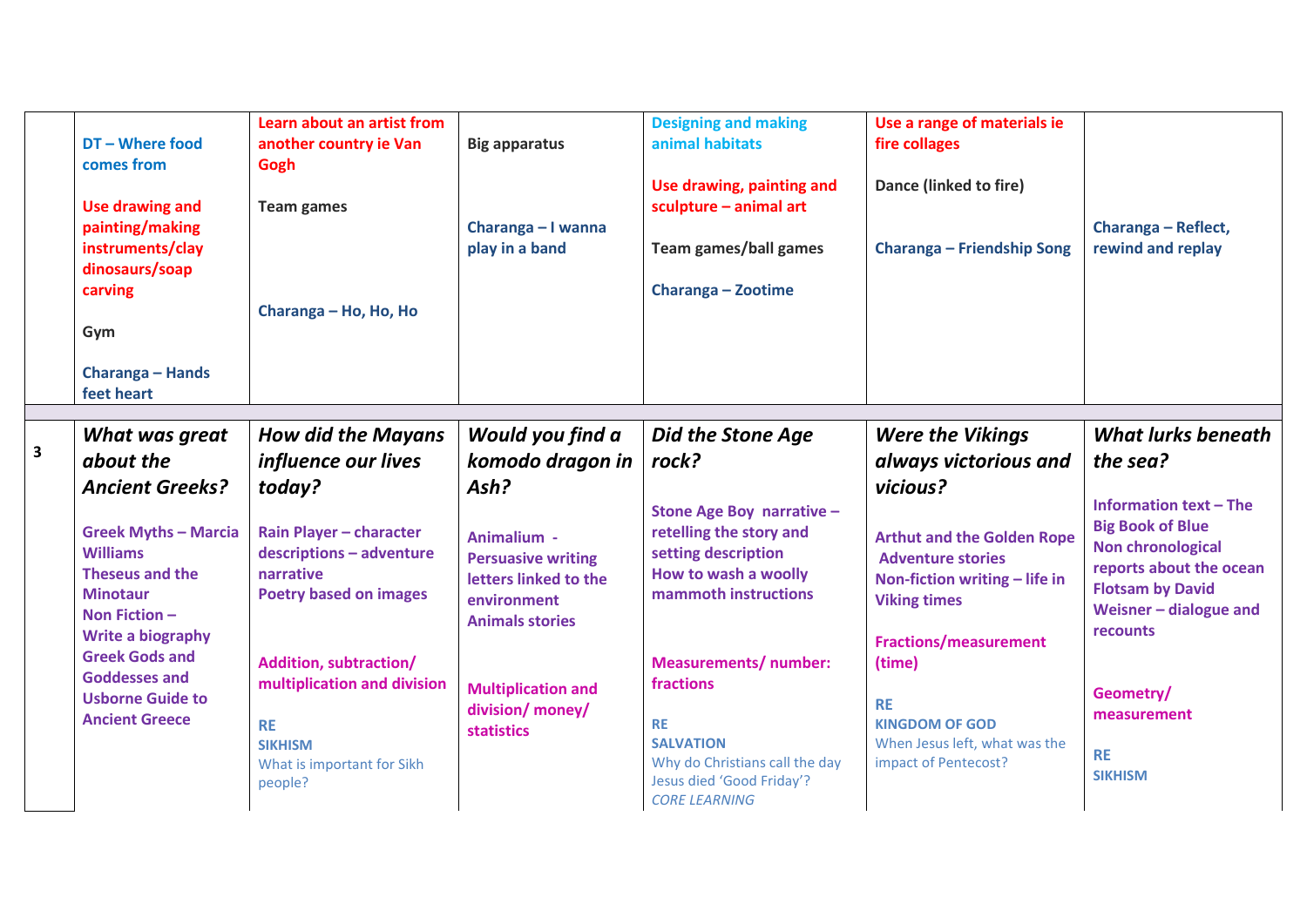| <b>Number and place</b>      | <b>CHRISTMAS theme</b>           | <b>Animals including</b>        |                                      |                                    | How do Sikh people worship     |
|------------------------------|----------------------------------|---------------------------------|--------------------------------------|------------------------------------|--------------------------------|
| value, addition,             | 2 lessons                        | <b>Humans</b>                   | <b>Rocks (fossils)</b>               | <b>Plants</b>                      | and celebrate?                 |
| subtraction                  |                                  |                                 |                                      |                                    |                                |
|                              | Light                            | <b>Ball skills</b>              | <b>Stone Age to iron age history</b> | <b>Animals around the world</b>    | <b>Catch up science</b>        |
| RE - People of God -         |                                  |                                 | through Britain                      | <b>Animals in Britain - locate</b> |                                |
| What is it like to           | <b>Mayan culture and history</b> |                                 |                                      | countries on a maps                | <b>Oceans</b>                  |
| follow God?                  |                                  |                                 | <b>Stone age Shelters</b>            |                                    |                                |
|                              | <b>Printing</b>                  | We are pollsters                | <b>Biscuit Stone Henge</b>           | <b>Viking cooking</b>              | <b>Underwater habitats</b>     |
| <b>Forces and Magnets</b>    |                                  |                                 | <b>Stone age cooking</b>             |                                    | <b>Mosaic Pictures</b>         |
|                              |                                  |                                 |                                      | <b>Artist study</b>                |                                |
| <b>Ancient Greeks</b>        | <b>Gymnastics</b>                | Pond dipping                    |                                      |                                    | Sports day                     |
| <b>Greek pottery</b>         |                                  | <b>Bird hunt</b>                | <b>Ball skills</b>                   | <b>Team games</b>                  |                                |
|                              |                                  | Making habitats                 |                                      |                                    | We are bug fixers              |
| Gym                          |                                  |                                 | We are presenters                    |                                    |                                |
|                              | We are Vloggers                  |                                 |                                      | We are programmers                 | Measuring animals size         |
| We are                       |                                  | <b>Music - Charanga</b>         | Den Building                         |                                    | on playground.                 |
| communicators                |                                  | <b>Music Three Little Birds</b> | <b>Hunters and Gatherers</b>         | Camp fire                          |                                |
|                              | <b>Music - Charanga Music</b>    |                                 |                                      | Make Viking dens                   | <b>Music - Charanga Music</b>  |
| Make Labrinths               | <b>Glockenspiel Part 1</b>       | <b>French-Mon Corps</b>         | <b>Music - Charanga Music The</b>    |                                    | - Reflect, Rewind and          |
| outside                      | <b>French-En Classe</b>          |                                 | <b>Dragon Song</b>                   |                                    | <b>Replay</b>                  |
| Make minotaurs out           |                                  |                                 |                                      | <b>Music-Charanga Music</b>        |                                |
| of natural materials         |                                  |                                 | <b>French-Les Animaux</b>            | <b>Bringing Us Together</b>        | <b>French-Bon Anniversaire</b> |
|                              |                                  |                                 |                                      | <b>French-La Famille</b>           |                                |
| <b>Music - Charanga</b>      |                                  |                                 |                                      |                                    |                                |
| <b>Music Let your Spirit</b> |                                  |                                 |                                      |                                    |                                |
| <b>Fly</b>                   |                                  |                                 |                                      |                                    |                                |
| <b>French-Bonjour</b>        |                                  |                                 |                                      |                                    |                                |
|                              |                                  |                                 |                                      |                                    |                                |
|                              |                                  |                                 |                                      |                                    |                                |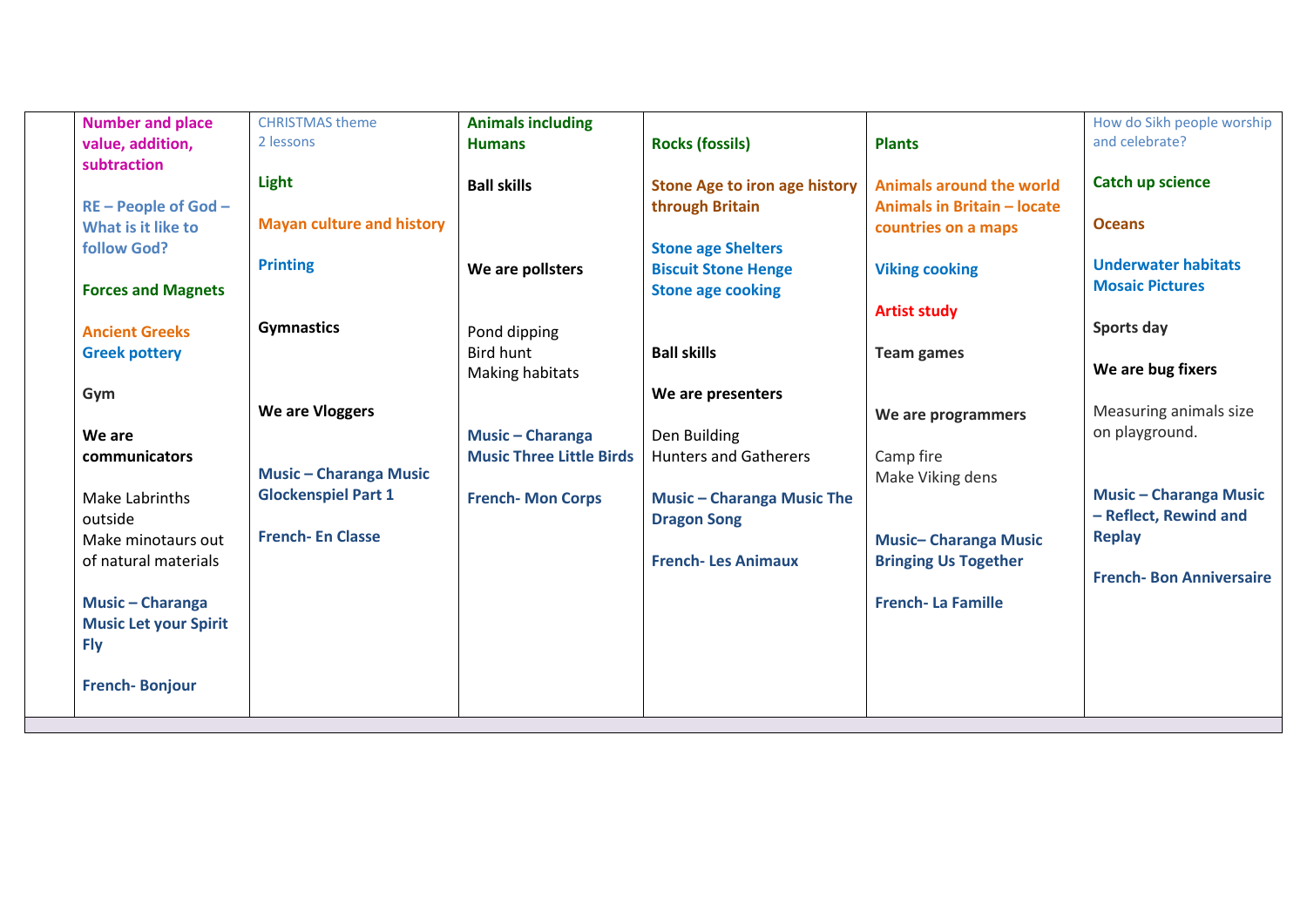| $\overline{\mathbf{4}}$ | How did the                                                                                    | What if you had                                                                                                         | What was it really                                                                                          | Who rules the                                                              | Where does a river                                                               | Can you imagine                                                                                                          |
|-------------------------|------------------------------------------------------------------------------------------------|-------------------------------------------------------------------------------------------------------------------------|-------------------------------------------------------------------------------------------------------------|----------------------------------------------------------------------------|----------------------------------------------------------------------------------|--------------------------------------------------------------------------------------------------------------------------|
|                         | <b>Romans live their</b>                                                                       | been born in a                                                                                                          | like to be                                                                                                  | <b>Rainforest?</b>                                                         | start?                                                                           | life without                                                                                                             |
|                         | lives?                                                                                         | different country?                                                                                                      | evacuated in                                                                                                |                                                                            |                                                                                  | chocolate?                                                                                                               |
|                         | <b>Gladiator Boy</b><br><b>Advertisements for</b><br>gladiator school<br><b>Writing a myth</b> | The firework makers<br>daughter<br>Instructions on how to<br>create a firework<br>To write an adventure<br>story/poetry | <b>World War II?</b><br><b>Friend or Foe</b><br><b>Informal Letter writing</b><br><b>Newspaper articles</b> | <b>The Explorer</b><br><b>Report writing</b><br><b>Descriptive writing</b> | <b>Myst</b>                                                                      | <b>Charlie and the chocolate</b><br>factory.<br>To write a recount using<br>speech.<br>To use persuasive writing         |
|                         | <b>Number: Place value.</b><br><b>Number: Addition and</b><br><b>Subtraction</b>               | <b>Number: Addition and</b><br><b>Subtraction</b><br><b>Measurement: Length and</b><br>Perimeter                        | <b>Multiplication and</b><br><b>Division</b>                                                                | <b>Measurement: Area</b><br><b>Number: Fractions</b>                       | <b>Number: Decimals</b><br><b>Measurement: Money</b><br><b>Measurement: Time</b> | <b>Statistics</b><br><b>Geometry: Properties of</b><br><b>Shape</b><br><b>Geometry: Position and</b><br><b>Direction</b> |
|                         | <b>Electricity</b>                                                                             | Sound                                                                                                                   | <b>Animals including</b><br>humans                                                                          | <b>Living things and</b><br>habitats/trees                                 | <b>Water cycle</b>                                                               | <b>States of matter</b>                                                                                                  |
|                         | <b>History - Roman</b><br><b>Britain/Rome</b>                                                  | <b>History - Shang Dynasty</b>                                                                                          | History of WW2 - visit<br><b>Heritage Centre in Ash</b>                                                     | <b>Geography - Describe and</b><br>understand climate<br>(rainforest)      | <b>Geography - Use fieldwork</b><br>to observe and study rivers                  | Geography - Fairtrade -<br>visit the Kent Show?                                                                          |
|                         | <b>Roman clay</b><br>pots/sculptures and<br>shields                                            | <b>Design fireworks/ Chinese</b><br>scrolls/Chinese dragon                                                              | DT - Anderson shelters                                                                                      | <b>Make Amazon masks/dream</b><br>catchers                                 | DT - building bridges                                                            | DT - design and make<br>chocolate based foods                                                                            |
|                         | <b>Throwing and</b><br>catching                                                                |                                                                                                                         | <b>Fitness</b>                                                                                              | Gym                                                                        | <b>Sports Day/athletics</b>                                                      | <b>Rounders</b>                                                                                                          |
|                         | <b>Coding and bugs</b>                                                                         | Cyberbullying                                                                                                           |                                                                                                             | <b>Word processing skills</b>                                              | Coding                                                                           |                                                                                                                          |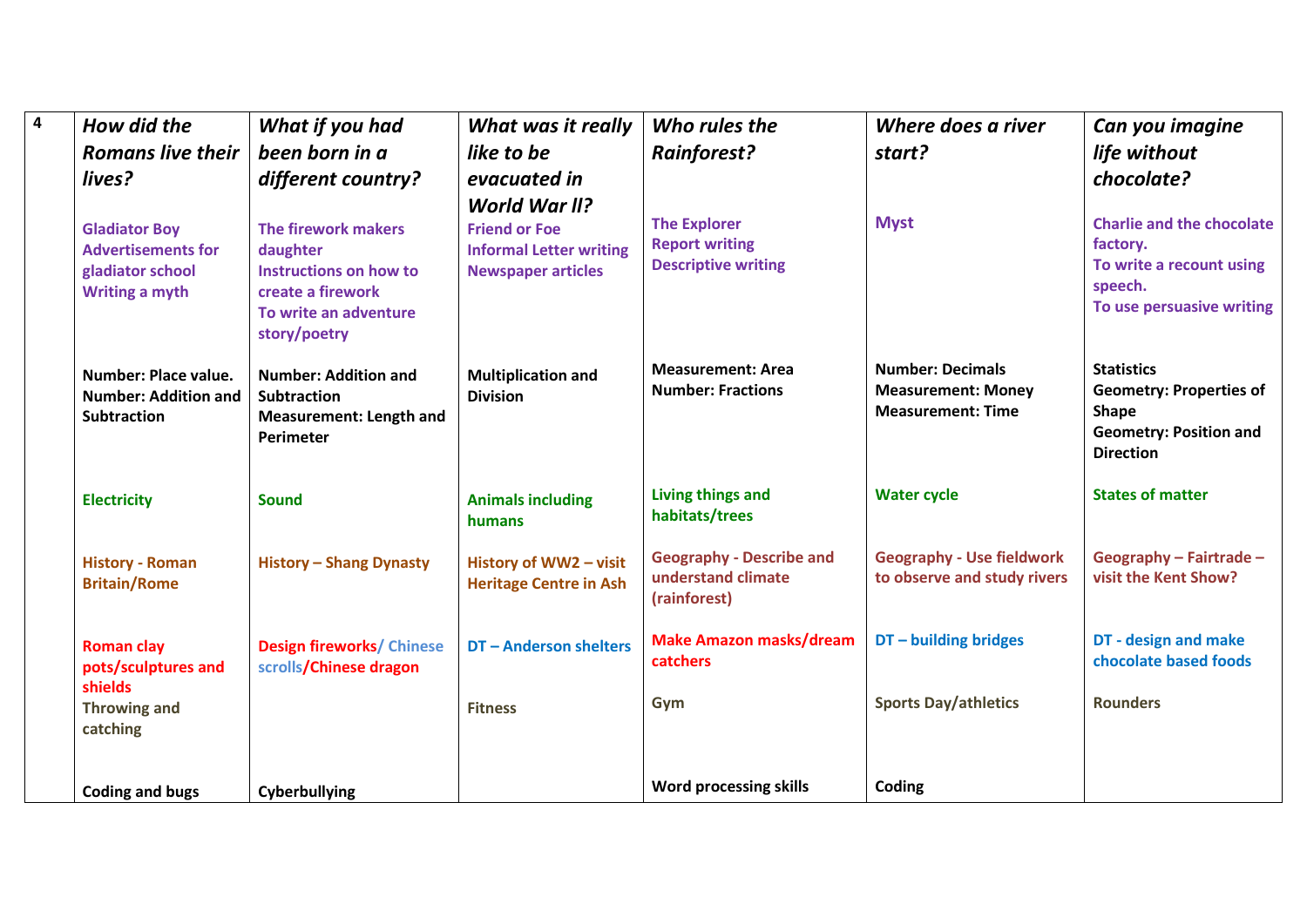|                         |                                                                                                                                                                                                                                                                                                                  |                                                                                                                                                                                                                                                                                                                                                        | <b>Effective searching web</b><br>research                                                                                                                                                                                                                                        |                                                                                                                                                                                                                                                                                                      |                                                                                                                                                                                                                                                                                                                                                                                    | Data logging/handling<br>and analysing graphs                                                                                                                                                                                                                                                         |
|-------------------------|------------------------------------------------------------------------------------------------------------------------------------------------------------------------------------------------------------------------------------------------------------------------------------------------------------------|--------------------------------------------------------------------------------------------------------------------------------------------------------------------------------------------------------------------------------------------------------------------------------------------------------------------------------------------------------|-----------------------------------------------------------------------------------------------------------------------------------------------------------------------------------------------------------------------------------------------------------------------------------|------------------------------------------------------------------------------------------------------------------------------------------------------------------------------------------------------------------------------------------------------------------------------------------------------|------------------------------------------------------------------------------------------------------------------------------------------------------------------------------------------------------------------------------------------------------------------------------------------------------------------------------------------------------------------------------------|-------------------------------------------------------------------------------------------------------------------------------------------------------------------------------------------------------------------------------------------------------------------------------------------------------|
|                         | <b>External Ukulele</b><br><b>MFL - Encore</b>                                                                                                                                                                                                                                                                   | Charanga - Lean on me<br>MFL - Quelle heure est-il?                                                                                                                                                                                                                                                                                                    | Charanga - Mamma<br>mia<br>MFL - Les fête                                                                                                                                                                                                                                         | <b>Charanga - Glockenspiel</b><br>stage 2<br>MFL - OÚ vas-tu?                                                                                                                                                                                                                                        | Charanga - Reflect, rewind<br>and replay<br>MFL - On mange!                                                                                                                                                                                                                                                                                                                        | Charanga - Blackbird<br>MFL - Le cirque                                                                                                                                                                                                                                                               |
|                         | What if I lived in                                                                                                                                                                                                                                                                                               | Space - Is there                                                                                                                                                                                                                                                                                                                                       | What makes the                                                                                                                                                                                                                                                                    | What if you were born                                                                                                                                                                                                                                                                                | <b>The Tudors -Divorced,</b>                                                                                                                                                                                                                                                                                                                                                       | How did the                                                                                                                                                                                                                                                                                           |
| $\overline{\mathbf{5}}$ | <b>South Africa?</b>                                                                                                                                                                                                                                                                                             | anything out                                                                                                                                                                                                                                                                                                                                           | <b>Earth angry?</b>                                                                                                                                                                                                                                                               | in Anglo Saxon times?                                                                                                                                                                                                                                                                                | beheaded or died?                                                                                                                                                                                                                                                                                                                                                                  | Victorian period                                                                                                                                                                                                                                                                                      |
|                         | <b>South Africa Text</b><br>"Journey to Jo burg" -<br>African storytelling -<br>Zarah - Literacy Shed<br><b>Biography of Nelson</b><br><b>Mandela</b><br><b>Tourist leaflets for</b><br>safari<br><b>Guy Fawkes - balanced</b><br>argument<br><b>Possible African</b><br>dance/storytelling<br>/singing workshop | there?<br><b>Non-fiction writing</b><br>Letter - write a letter of<br>application to ESA to<br>become an astronaut<br><b>Poetry - Autumn</b><br><b>Research and present</b><br>information about<br>famous astronauts.<br><b>Eco-issue posters</b><br><b>Use organisational</b><br>presentational features<br>Remembrance -<br>assessment writing task | <b>Recounts</b><br><b>Information writing</b><br><b>Narrative Stories</b><br><b>Poetry-explore</b><br>different poetic styles -<br>personification,<br>metaphor, simile<br>Fractions/Time/<br>/multiples/Factors<br><b>Properties and changes</b><br>of materials<br>Earthquakes, | <b>Text "Beowulf" Michael</b><br><b>Morpurgo</b><br><b>Character descriptions</b><br><b>Inference and deduction</b><br>Drama/role play<br><b>Poetry</b><br>Decimals/percentages/prim<br>e numbers/cube numbers<br>Living things and their<br>habitats - life cycles<br><b>British History- Saxon</b> | <b>Text "Spymaster" Jan</b><br><b>Burchetand "Anne Boleyn</b><br>and Me" Alison Prince<br><b>Information The wives of</b><br><b>Henry VIII</b><br><b>Newspaper articles</b><br><b>Dilemmas and discussions</b><br>the worst jobs in Tudor<br>history - diary writing<br><b>Conscience corridor</b><br><b>Converting Measurements,</b><br>volume<br><b>Animals including humans</b> | shape the Ash we<br>know today?<br><b>Take one Picture</b><br>"Street Child" - Berlie<br><b>Doherty</b><br><b>The British Empire</b><br><b>Famous Victorians</b><br>Life in Victorian times -<br>home and school<br><b>Presentations</b><br><b>Angles, reflection and</b><br>translation/shape/Proble |
|                         | Place value/ 4<br>operations/Rounding<br><b>Forces</b>                                                                                                                                                                                                                                                           | Place value/4<br>operations/statistics/dat<br>a/                                                                                                                                                                                                                                                                                                       | volcanoes, structure of<br>the Earth, tectonic<br>plates, weather,<br>hurricanes.                                                                                                                                                                                                 | landmarks in the local area.<br><b>Design and make clay Anglo</b><br><b>Saxon Brooches</b>                                                                                                                                                                                                           | (puberty/changes)<br>Tudor monarchs - timeline<br>of British Kings and Queens-                                                                                                                                                                                                                                                                                                     | <b>ms</b><br><b>Investigation -child led</b><br><b>Outdoor Science</b>                                                                                                                                                                                                                                |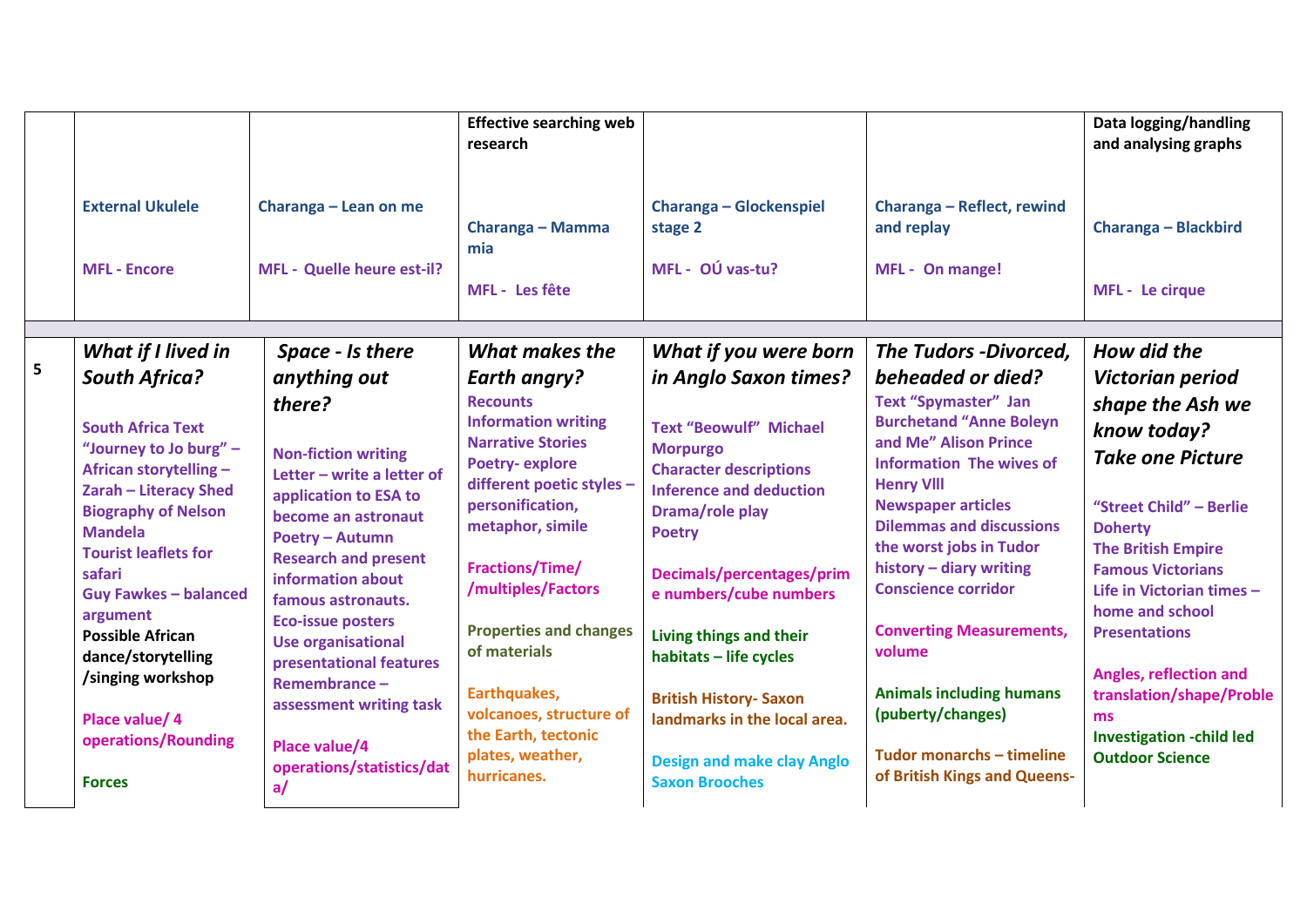|                                | <b>Ordering Numbers/</b>       |                              | <b>Saxon metalworking-</b>        | <b>Focus on Henry VIII and</b>           | <b>Children/life in Victorian</b>  |
|--------------------------------|--------------------------------|------------------------------|-----------------------------------|------------------------------------------|------------------------------------|
| desert, rainforest and         | <b>Roman Numerals/</b>         | <b>Sketching and</b>         | <b>Crosses/bracelets.</b>         | <b>Elizabeth I</b>                       | times                              |
| ocean - Geography of           | <b>Multiplications</b>         | observational drawing        |                                   |                                          | <b>Rich/poor</b>                   |
| <b>Africa land use, Biomes</b> | <b>Perimeter and area</b>      | skills - light               |                                   | <b>Sketch Monarchs</b>                   | Local study (Ash)                  |
|                                |                                |                              | Music - Voice in a Million        | <b>Make and design a Tudor</b>           | <b>Fieldwork skills (local</b>     |
| <b>Sketchbooks</b>             | <b>Earth and Space -</b>       | <b>Music - Charanga</b>      | trip to sing at Wembley           | <b>Rose Collage</b>                      | <b>Heritage Centre visit) Use</b>  |
| <b>Wash and silhouette</b>     | <b>Astrodome</b>               | "Make you feel my            | <b>Singing</b>                    | <b>Sketching skills -</b>                | mapping skills to                  |
| <b>African pictures</b>        |                                | Love"                        | Charanga - "The Fresh             | symmetrical Tudor pics                   | compare the village of             |
| <b>African mask making</b>     | <b>Significant change in</b>   |                              | <b>Prince of Bel Air"</b>         |                                          | Ash then and now.                  |
|                                | <b>British History - Space</b> | <b>PE-Paralympic sports</b>  |                                   | <b>Music Charanga "Dancing in</b>        |                                    |
| <b>Music-Charanga "Livin</b>   | <b>Travel</b>                  | / dodgeball                  | PE - Gymnastics/striking and      | the Street"                              | 4 and 6 figure grid                |
| on a Prayer " classic          |                                |                              | fielding                          |                                          | references on OS map               |
| rock                           | Music - Charanga               | ICT - Internet research      |                                   | PE - Invasion/ Net and ball              | <b>Explore changes in land</b>     |
| PE                             | "Classroom Jazz"               | and web design               | $ICT - 3D$ modelling              | ICT - controlling devices                | use and human                      |
| <b>Fitness - invasion</b>      | <b>Earth from Space -the</b>   |                              |                                   |                                          | geography                          |
|                                | equator from space             | <b>Outdoor- Hibernation-</b> | <b>Outdoor- Pond dipping-link</b> | Outdoor-                                 | <b>Fieldwork task to record</b>    |
| ICT - Esafety                  | <b>Latitude and longitude</b>  | Designing a nest for a       | to life cycles.                   | <b>Making Tudor houses using</b>         | and explain areas                  |
|                                |                                | hibernating dormouse.        | <b>MFL</b>                        | wattle and daub.                         |                                    |
| <b>Outdoor-Wildlife</b>        | Peter Thorpe space art -       | - link to properties of      | Rigolo 2 Unit 4 - En Ville        |                                          | <b>Food Technology -</b>           |
| surveys- Comparing UK          | using different painting       | materials.                   |                                   | <b>MFL</b>                               | <b>Sports week - healthy</b>       |
| and S African wildlife.        | techniques                     | <b>MFL</b>                   |                                   | <b>Rigolo 2 Unit <math>5 - En</math></b> | smoothie making                    |
|                                |                                | Rigolo 2 Unit 3 - La         |                                   | vacances                                 |                                    |
| <b>Young Leaders Award</b>     | <b>Making clay poppies-</b>    | nourriture                   |                                   |                                          | <b>Study of a Victorian artist</b> |
| introduction.                  | <b>Remembrance</b>             |                              |                                   |                                          | ie William Morris                  |
| <b>Continue throughout</b>     |                                |                              |                                   |                                          | <b>Printing skills - design</b>    |
| the year.                      | <b>PE Dance/invasion</b>       |                              |                                   |                                          | and make printing block            |
|                                |                                |                              |                                   |                                          | and print wallpaper                |
| <b>MFL</b>                     | $ICT - Scratch - Coding$       |                              |                                   |                                          | <b>Music Charanga</b>              |
| Rigolo 2 Unit 1 - Salut        |                                |                              |                                   |                                          | "Dancing in the Street"            |
| <b>Gustave!</b>                | <b>Outdoor- Creating a</b>     |                              |                                   |                                          |                                    |
|                                | 'Remembrance area' in          |                              |                                   |                                          | PE-Invasion/Net and                |
|                                | the grounds?                   |                              |                                   |                                          | ball                               |
|                                | <b>MFL</b>                     |                              |                                   |                                          | ICT - controlling devices          |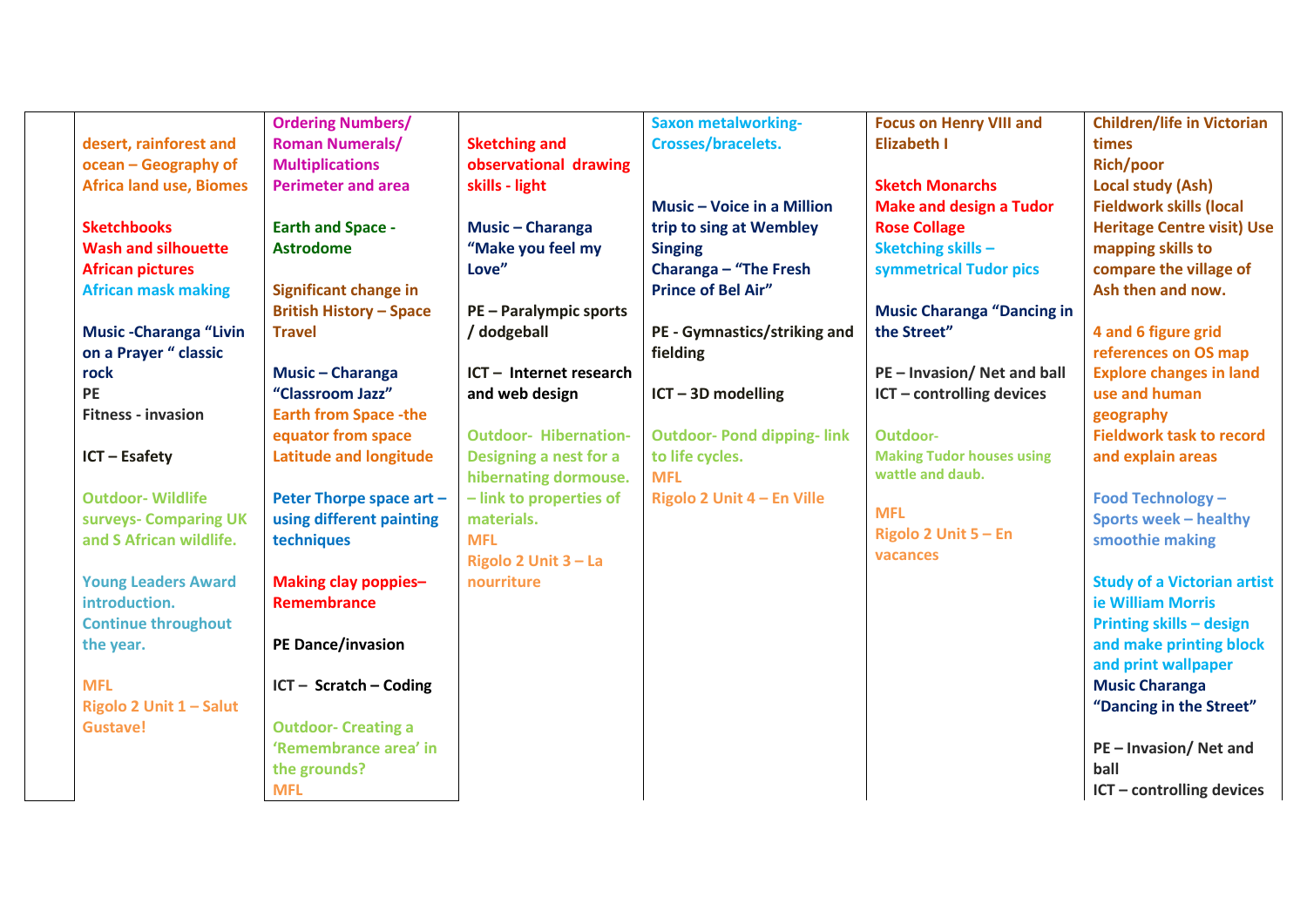|   |                                                                                                                                                                    | Rigolo 2 Unit $2 - \hat{A}$<br>l'école                                                                              |                                                                                                                                                                |                                                                                                                                                                          |                                                                                                                                                                   | <b>Outdoor-Firepit Stories,</b><br><b>Tree Identification/</b><br>native tree project-<br>survey.<br><b>MFL</b><br>Rigolo 2 Unit 6 - Chez |
|---|--------------------------------------------------------------------------------------------------------------------------------------------------------------------|---------------------------------------------------------------------------------------------------------------------|----------------------------------------------------------------------------------------------------------------------------------------------------------------|--------------------------------------------------------------------------------------------------------------------------------------------------------------------------|-------------------------------------------------------------------------------------------------------------------------------------------------------------------|-------------------------------------------------------------------------------------------------------------------------------------------|
|   |                                                                                                                                                                    |                                                                                                                     |                                                                                                                                                                |                                                                                                                                                                          |                                                                                                                                                                   | moi                                                                                                                                       |
| 6 |                                                                                                                                                                    |                                                                                                                     |                                                                                                                                                                |                                                                                                                                                                          |                                                                                                                                                                   |                                                                                                                                           |
|   | <b>How did the Brits</b>                                                                                                                                           | <b>How old is Ancient</b>                                                                                           | <b>What makes</b>                                                                                                                                              | Does the punishment                                                                                                                                                      | <b>What changed India?</b>                                                                                                                                        | Could you survive                                                                                                                         |
|   | <b>change Australia?</b>                                                                                                                                           | Egypt?                                                                                                              | fantasy magical?                                                                                                                                               | fit the crime?                                                                                                                                                           |                                                                                                                                                                   | <b>Mount Everest?</b>                                                                                                                     |
|   | <b>Aboriginal dreamtime</b><br><b>stories</b><br><b>Persuasion - Coral reef</b><br>and ocean protection<br><b>Place value/calculations</b><br><b>Evolution and</b> | <b>Secrets of a Sun King</b><br><b>Newspapers</b><br><b>Fractions</b><br><b>Geometry: Position and</b><br>direction | <b>Harry Potter and</b><br><b>Fantastic Beasts texts -</b><br>character descriptions/<br><b>Mythical beast/</b><br>creature description<br><b>Instructions</b> | <b>Narrative Poetry - Use</b><br>character and setting in a<br>narrative<br><b>Balanced argument -</b><br>Graffiti: is it art or a crime?<br>Algebra, ratio, measurement | <b>When the Mountains</b><br><b>Roared by Jess Butterworth</b><br>Non chronological reports -<br><b>Indian animals</b><br><b>Statistics, geometry:</b><br>shapes. | <b>Everest</b><br><b>Dreadful Menace poetry</b><br><b>Production - script,</b><br>learning lines/speaking<br>and listening                |
|   | inheritance                                                                                                                                                        | <b>Animals including</b><br>humans                                                                                  | Decimals, percentages,<br>measurement                                                                                                                          | <b>Electricity</b>                                                                                                                                                       | Living things and their                                                                                                                                           | <b>Project work</b>                                                                                                                       |
|   |                                                                                                                                                                    |                                                                                                                     | Light                                                                                                                                                          | <b>History of crime and</b>                                                                                                                                              | habitats                                                                                                                                                          | <b>Investigations</b>                                                                                                                     |
|   | <b>Aborigines</b><br><b>Cooks journey</b>                                                                                                                          | <b>Ancient Egyptian</b><br>timeline, Egyptian gods,<br><b>Pharaohs</b>                                              | The UK - locate towns,<br>cities, regions, features                                                                                                            | punishment<br>Art - Graffiti art                                                                                                                                         | <b>Indian history</b>                                                                                                                                             | <b>Mountains</b>                                                                                                                          |
|   | <b>Australia map work:</b><br>major cities, physical &<br>human features/climate                                                                                   | <b>Mummification,</b><br>hieroglyphics,<br>importance of the River                                                  | of the UK $-$ 4 and 6<br>figure grid references                                                                                                                | ICT - We are network<br>technicians                                                                                                                                      | <b>Exploring India</b><br><b>DT-Batik cushions</b>                                                                                                                | <b>Art - Mountain art:</b><br><b>Nicholas Roerich /props</b><br>for production                                                            |
|   | <b>Art - Aboriginal dot art</b>                                                                                                                                    | <b>Nile</b>                                                                                                         | Art - Dragon eyes                                                                                                                                              | French - Rigolo Unit 10 - Les                                                                                                                                            | ICT - We are travel writers                                                                                                                                       | ICT - We are publishers -                                                                                                                 |
|   | $ICT - We are advertising$                                                                                                                                         | $DT$ – papyrus paper and<br><b>levers</b>                                                                           | DT - Sewing: Design a<br>bag for a witch or                                                                                                                    | transports                                                                                                                                                               | French - Rigolo Unit 11 - Le<br><b>Sport</b>                                                                                                                      | Play brochure                                                                                                                             |